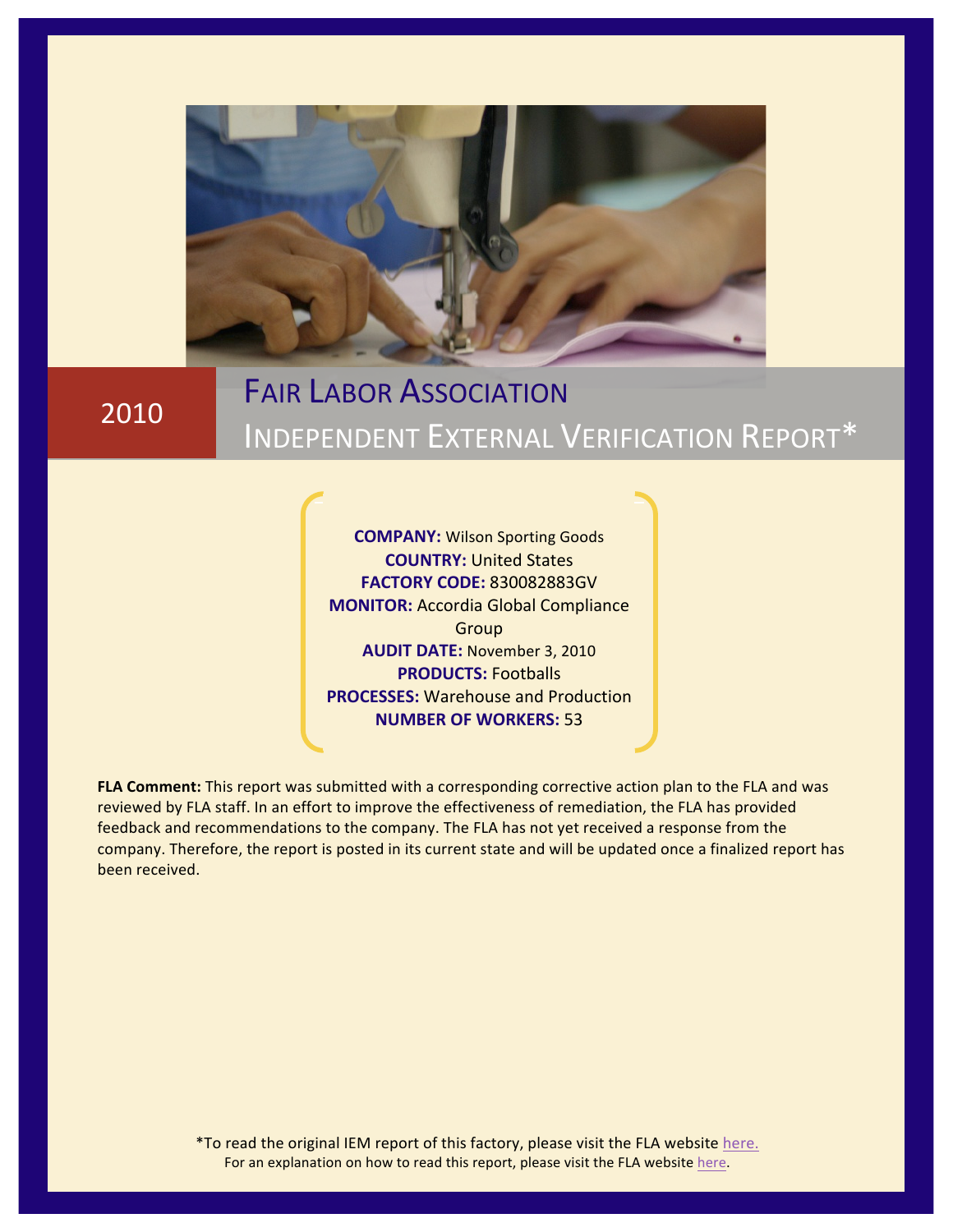

## **CONTENTS:**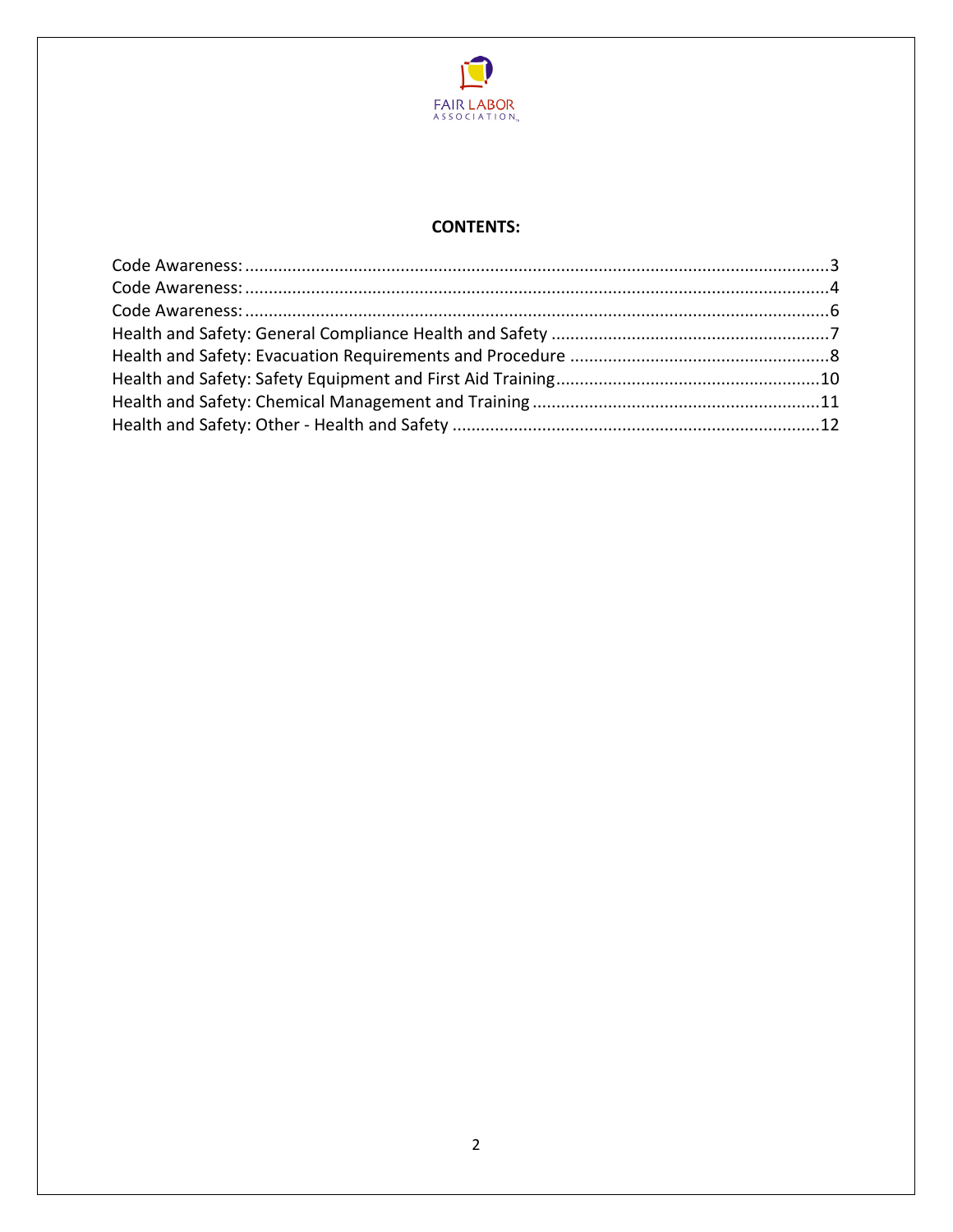

## <span id="page-2-0"></span>**Code!Awareness:**

GEN.1 Establish and articulate clear, written workplace standards. Formally convey those standards to Company factories as well as to licensees, contractors and suppliers.

## **Noncompliance**

|                           | <b>Explanation:</b> Monitor inspected the facility for presence of documentation via postings or<br>communications from the Company that would explain the workplace standards.<br>Additionally, monitors interviewed workers to determine if the workplace standard has<br>been established or explained to them and to assess their understanding of the<br>workplace standard. Monitor did not find documented evidence of a posting or through<br>memorandums from the Company communicating the standard.<br>Monitor's interviews with workers corroborated this finding, as there were no workers<br>found in the sample of 15 who could claim awareness of the standard. These actions and |
|---------------------------|---------------------------------------------------------------------------------------------------------------------------------------------------------------------------------------------------------------------------------------------------------------------------------------------------------------------------------------------------------------------------------------------------------------------------------------------------------------------------------------------------------------------------------------------------------------------------------------------------------------------------------------------------------------------------------------------------|
|                           | lack of evidence indicates that the company has not effectively established written<br>workplace standards as required under the FLA's company obligations.                                                                                                                                                                                                                                                                                                                                                                                                                                                                                                                                       |
| Plan Of<br><b>Action:</b> | The applicable facility, at the time of this audit, already had well established written<br>workplace standards. *** FACTORY NAME*** conducts its operations concerning working<br>conditions, minimum age standards, wages and similar conditions in accordance with its<br>ethical issues policy.                                                                                                                                                                                                                                                                                                                                                                                               |
|                           | In order to better articulate its workplace standards and to ensure that factory<br>employees are made aware of the workplace standards, a copy of the workplace<br>standards will (1) be conspicuously posted in a prominent place where employees have<br>access (2) be provided to the worker's union which will inform worker's orally of the<br>workplace standards on at least an semi-annual basis.                                                                                                                                                                                                                                                                                        |
| <b>Deadline</b><br>Date:  | 12/31/2008                                                                                                                                                                                                                                                                                                                                                                                                                                                                                                                                                                                                                                                                                        |
| <b>Action</b><br>Taken:   | This has been completed. No further action taken.                                                                                                                                                                                                                                                                                                                                                                                                                                                                                                                                                                                                                                                 |
| Plan<br>Complete:         | Yes                                                                                                                                                                                                                                                                                                                                                                                                                                                                                                                                                                                                                                                                                               |
| Plan<br>Complete<br>Date: | 12/31/2008                                                                                                                                                                                                                                                                                                                                                                                                                                                                                                                                                                                                                                                                                        |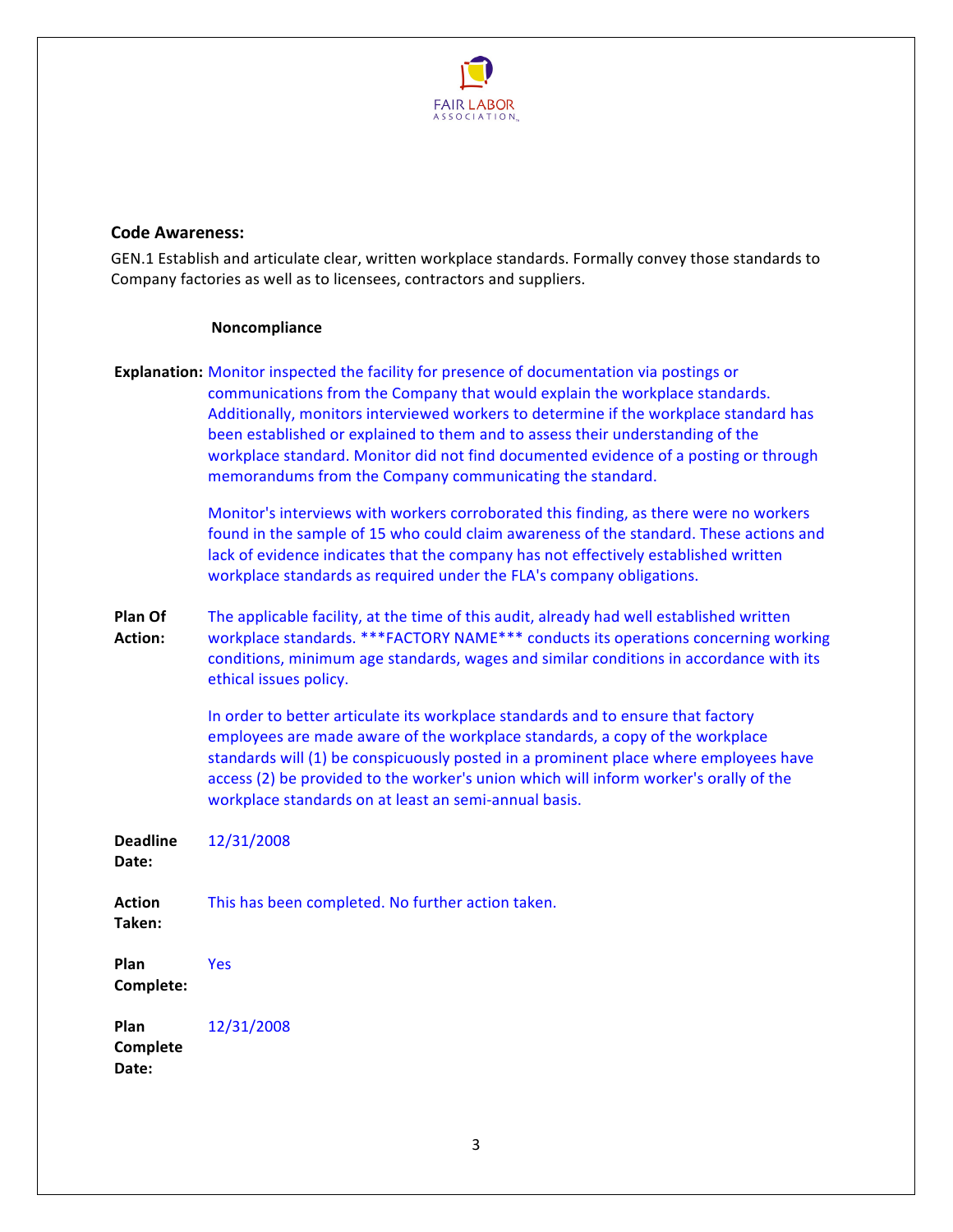

<span id="page-3-0"></span>

| Action<br>Verified:                       | Yes:                                                                                                                                                                                                                                   |
|-------------------------------------------|----------------------------------------------------------------------------------------------------------------------------------------------------------------------------------------------------------------------------------------|
| <b>Action</b><br><b>Verified</b><br>Text: | COMPLETED: Monitor found that the company had posted the Code of Conduct. The<br>Code was found posted on the employee communication board where workers enter<br>into the factory (from the hallway where the time clock is located). |
| <b>Action</b><br><b>Verified</b><br>Date: | 11/03/2010                                                                                                                                                                                                                             |

#### **Code!Awareness:**

GEN.2 Ensure that all Company factories as well as contractors and suppliers inform their employees about the workplace standards orally and through the posting of standards in a prominent place (in the local languages spoken by employees and managers) and undertake other efforts to educate employees about the standards on a regular basis.

#### **Noncompliance**

**Explanation:** Factory employees are not aware of workplace standards. The company has not undertaken efforts to educate employees about the workplace standards.

**Plan!Of!** Action: The applicable facility, at the time of this audit, already had well established written workplace standards. \*\*\*FACTORY NAME\*\*\* conducts its operations concerning working conditions, minimum age standards, wages and similar conditions in accordance with its ethical issues policy.

> In order to better articulate its workplace standards and to ensure that factory employees are made aware of the workplace standards, a copy of the workplace standards will continue to be conspicuously posted in a prominent place where employees have access. Additionally, new hire materials will contain workplace standards/Code of Conduct and employees will be educated on the same at quarterly meetings.

**Deadline!** Date:

**Action Taken:!**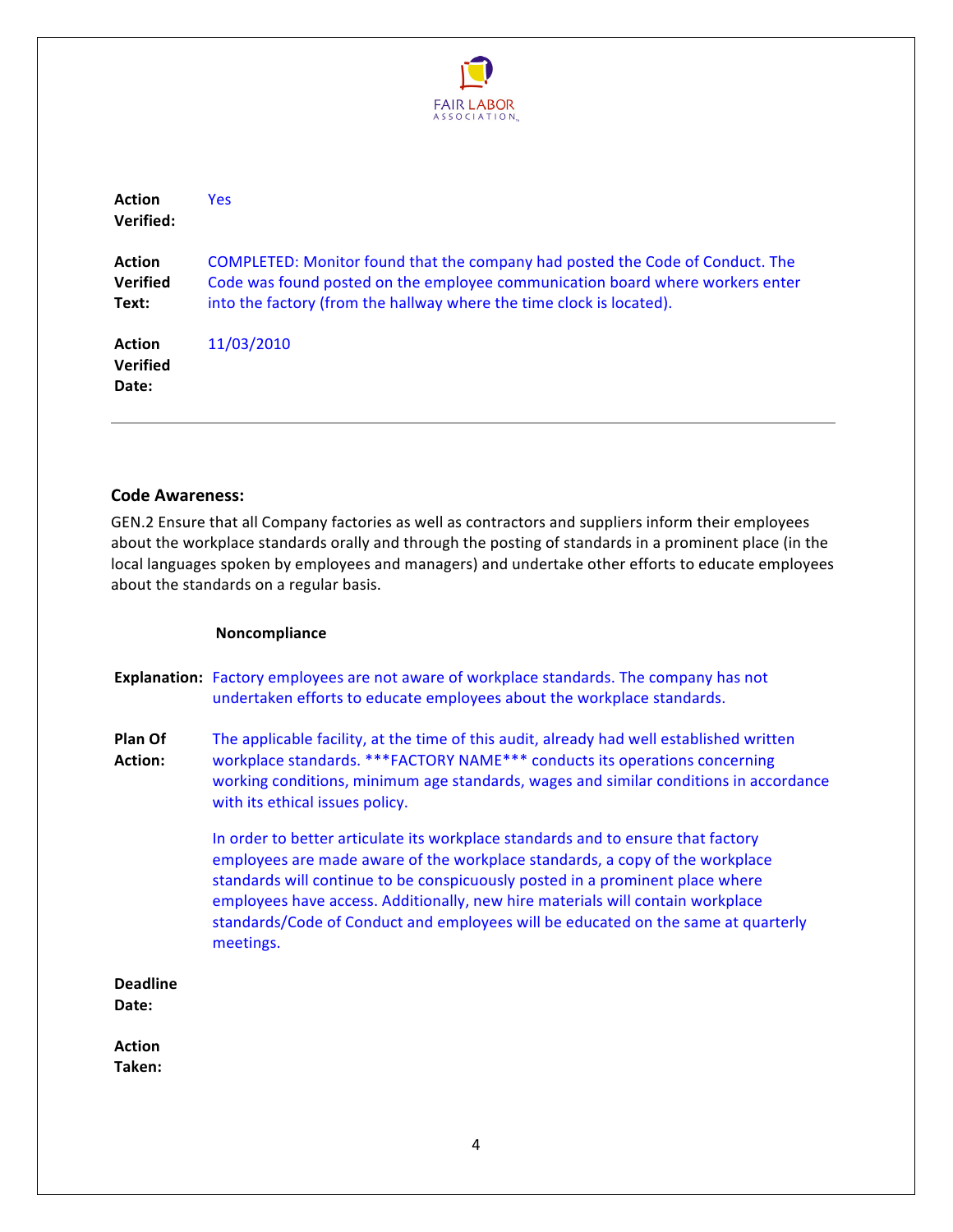

| Plan<br>Complete:                         |                                                                                                                                                                                                                                                  |
|-------------------------------------------|--------------------------------------------------------------------------------------------------------------------------------------------------------------------------------------------------------------------------------------------------|
| Plan<br>Complete<br>Date:                 |                                                                                                                                                                                                                                                  |
| <b>Action</b><br>Verified:                | <b>No</b>                                                                                                                                                                                                                                        |
| <b>Action</b><br><b>Verified</b><br>Text: | PENDING: Workers were not able to confirm awareness of the Code. Monitor did not<br>find evidence that Wilson has provided training and information to the factory regarding<br>the Code. Code is posted, only.                                  |
|                                           | No training records were provided to the Monitor from the company to indicate that<br>training has occurred. Workers did not have knowledge, awareness or comprehension<br>about the code based on interviews between 8 workers and the Monitor. |
| Action<br><b>Verified</b><br>Date:        | 11/03/2010                                                                                                                                                                                                                                       |
| Follow-up<br>Plan of<br><b>Action:</b>    | Effective April 26, 2011: Workplace standards/Code of Conduct added to New Hire<br>materials and employees will be educated on the same at quarterly meetings.                                                                                   |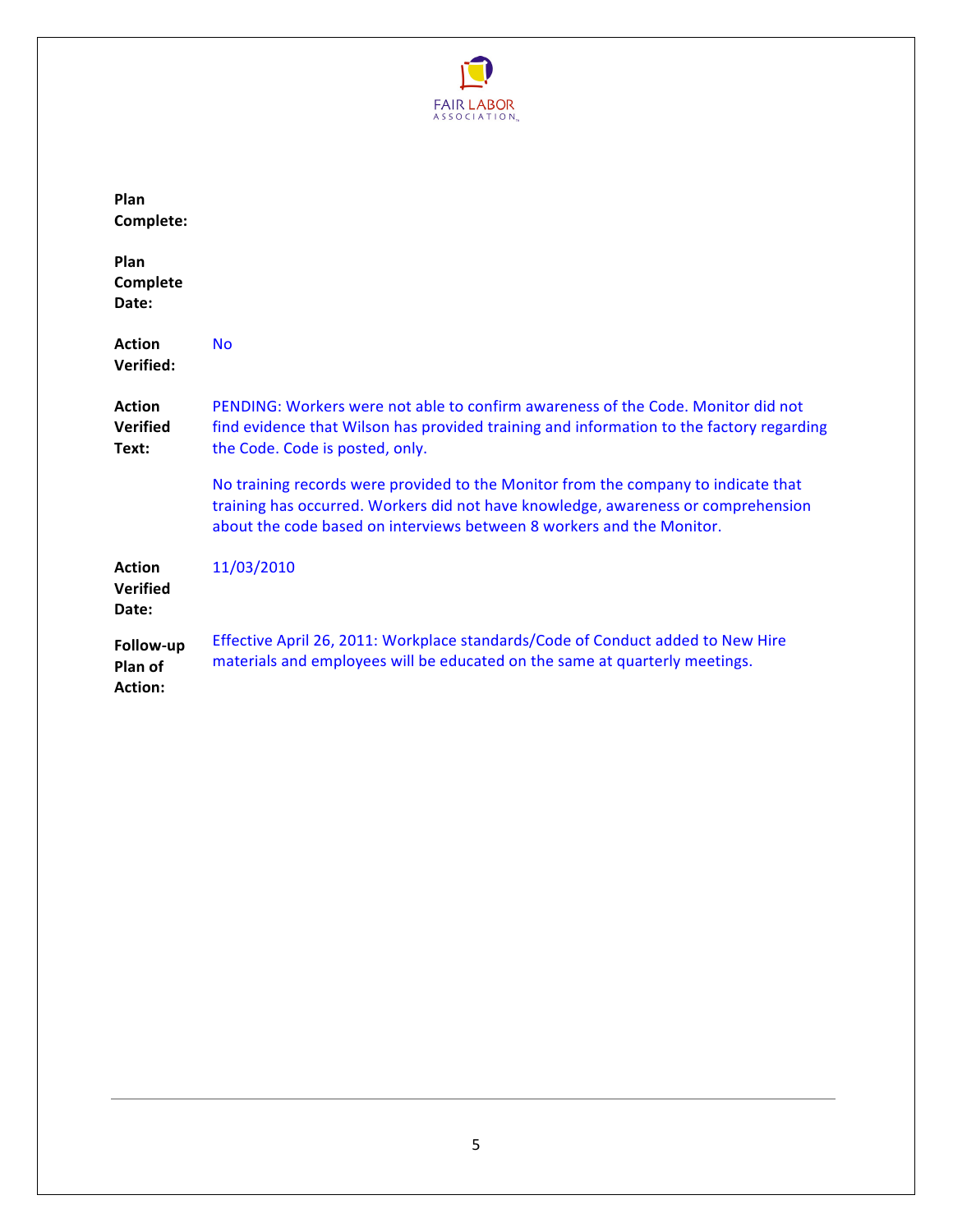

## <span id="page-5-0"></span>**Code!Awareness:**

GEN.3 Develop a secure communications channel, in a manner appropriate to the culture and situation, to enable Company employees and employees of contractors and suppliers to report to the Company on noncompliance with the workplace standards, with security that they shall not be punished or prejudiced for doing so.

#### **Noncompliance**

- **Explanation:** The facility has not developed a secure communications channel to allow employees to report to the Company on noncompliance with the workplace standards without fear of retribution.
- **Plan!Of!** Action: It should be noted that the applicable facility is a wholly owned facility of Wilson. All Wilson employees, employees of contractors, and suppliers are free to speak with Wilson's Human Resources Office located at the facility at any time with security that they shall not be punished or prejudiced for doing so.

Additionally, Wilson will place a comment box at or near the Human Resources Office to enable employees and employees of contractors and suppliers to anonymously report to Wilson on noncompliance with Wilson's established workplace standard, with security that they shall not be punished or prejudiced for doing so.

| <b>Deadline</b><br>Date:                  | 12/31/2008                                                                                                                                                                                                 |
|-------------------------------------------|------------------------------------------------------------------------------------------------------------------------------------------------------------------------------------------------------------|
| <b>Action</b><br>Taken:                   | CAP was completed on or before Dec 31, 2008.                                                                                                                                                               |
| <b>Plan</b><br>Complete:                  | <b>Yes</b>                                                                                                                                                                                                 |
| <b>Plan</b><br>Complete<br>Date:          | 12/31/2008                                                                                                                                                                                                 |
| <b>Action</b><br>Verified:                | <b>No</b>                                                                                                                                                                                                  |
| <b>Action</b><br><b>Verified</b><br>Text: | PENDING: Monitor was not able to confirm the presence of a secure communications<br>channel to allow workers to report on issues related to the Code to the Company. The<br>monitor did find a comment box |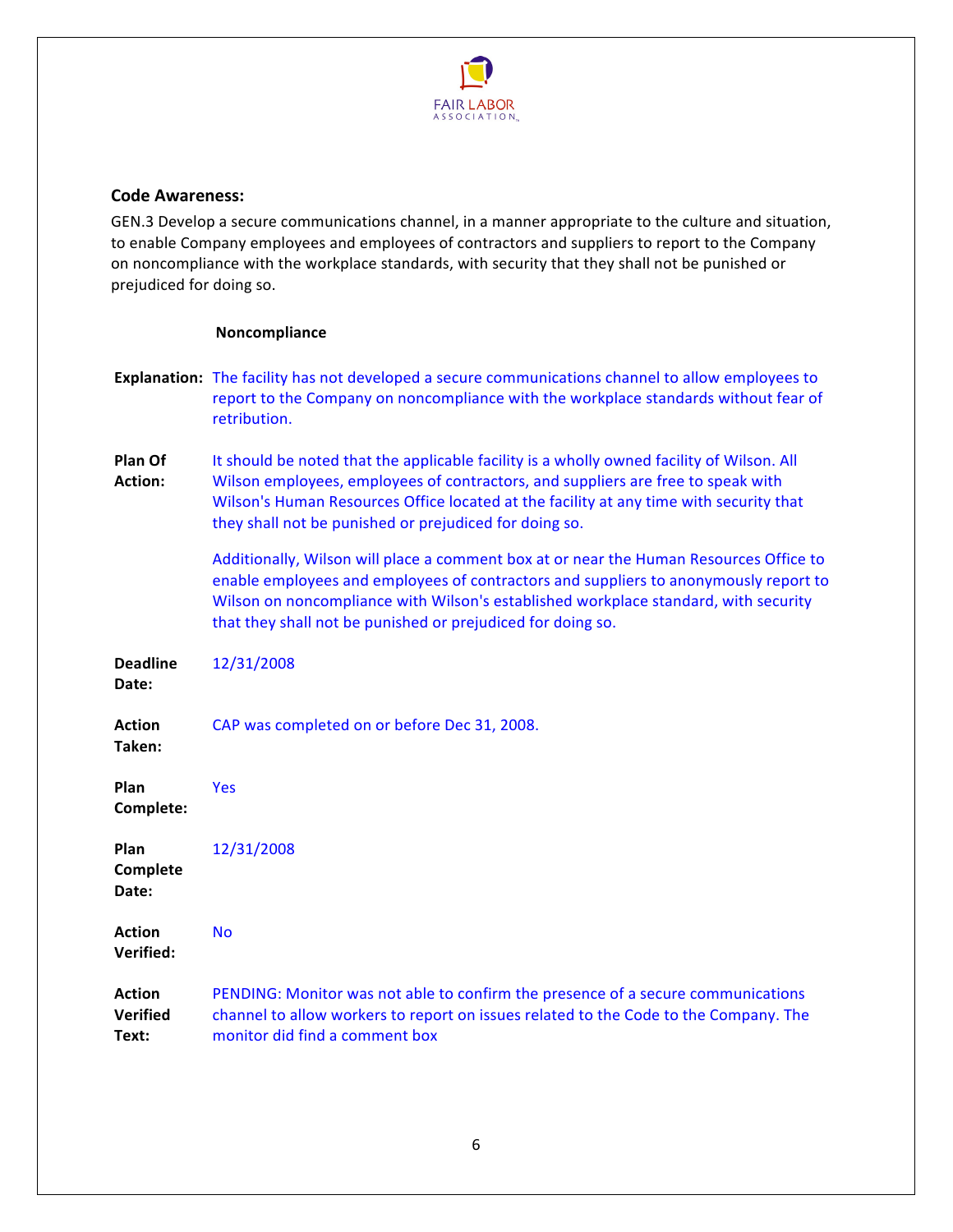

<span id="page-6-0"></span>However, this does not meet the intent of a secure communication channel where workers can report to the Company (normally the corporate office) on noncompliance with the workplace standards, with security that they shall not be punished or prejudiced for doing so. Interviews with a sample of 8 workers did not confirm their knowledge of any reporting mechanism.

**Action! Verified!** Date: 11/03/2010

## **Health and Safety: General Compliance Health and Safety**

H&S.1 Employers shall comply with all local laws, regulations and procedures concerning health and safety. (S)

#### **Noncompliance**

#### **Explanation: NEW FINDING:**

1) Monitor's interview with management and subsequent inspection of the facility found that a US Department of Labor, Occupational Safety and Health Administration inspection was conducted on November 5, 2009 and December 2, 2009.

The company received three citations (posted in factory in view of workers) that covered various OSHA regulations including

a) Availability of personal protective equipment to sewers,

b) Lock out/tag out training and procedures

c) Use of unrated/unapproved equipment attachment for fork truck

d) Machine guarding

e) Risk analysis for certain jobs where manual repetitive motion and force is needed to "turn" and "lace" product.

e) OSHA incident and accident reporting (300 log) violations beginning in 2006 to 2009. Facility has not completed abatement on all citations at the time of the IEM specifically items #2 (training on lock out/tag out) and #5 (risk assessment and modification for lacing and turning tasks.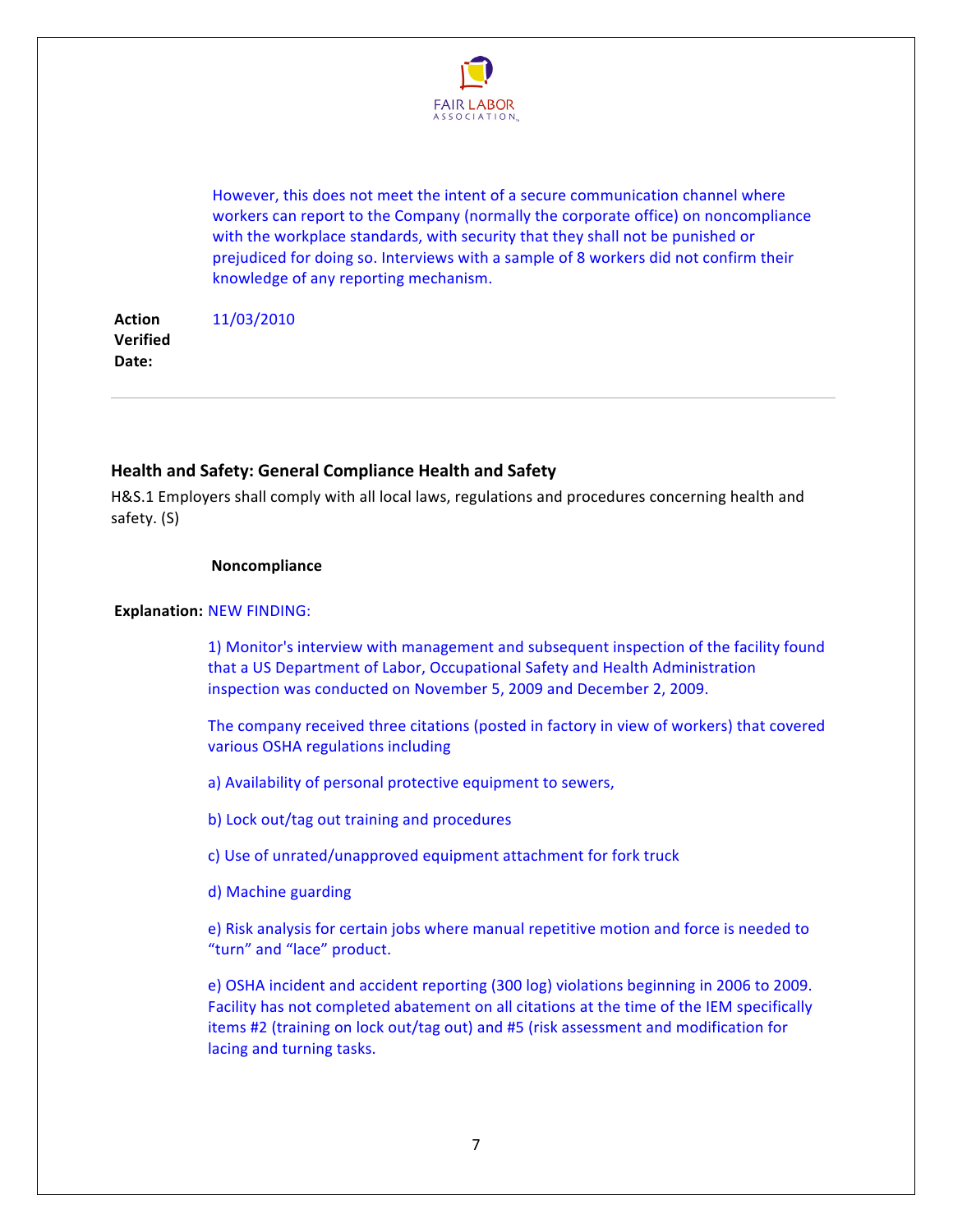

<span id="page-7-0"></span>

|                                  | 2) The monitor's inspection and testing of the facility's emergency lighting system found<br>that two out of four emergency lights are not in working order. One light was located in<br>the maintenance shop and the second near the south exit door of the factory. |
|----------------------------------|-----------------------------------------------------------------------------------------------------------------------------------------------------------------------------------------------------------------------------------------------------------------------|
| Plan Of<br><b>Action:</b>        | With respect to citations - Litigate and settle. With respect to lighting, replace bulbs.                                                                                                                                                                             |
| Deadline<br><b>Date:</b>         | 12/08/2010                                                                                                                                                                                                                                                            |
| Action<br>Taken:                 | Litigated and Settled. Bulbs replaced.                                                                                                                                                                                                                                |
| <b>Plan</b><br>Complete:         | <b>No</b>                                                                                                                                                                                                                                                             |
| Plan<br>Complete<br><b>Date:</b> | 12/08/2010                                                                                                                                                                                                                                                            |

## **Health!and!Safety: Evacuation!Requirements!and!Procedure**

H&S.9 All applicable legally required or recommended elements of safe evacuation (such as posting of evacuation plans, the installation and maintenance of an employee alarm and emergency lighting systems, ensuring aisles/exits are not blocked and that workers are not blocked within their workstations, employee education, evacuation procedures, etc.) shall be complied with. Workers shall be trained in evacuation procedures. Alarm systems shall be regularly tested and evacuation drills shall be undertaken at least annually.  $(S)$ 

## **Uncorroborated Evidence of Noncompliance**

- **Explanation:** Facility conducted a formal fire drill on August 1, 2007. According to employees and management, there was a recent non-documented false alarm drill where employees evacuated building as well. This event was not documented.
- **Plan!Of!** Action: It should be noted that all applicable legally required or recommended elements of safe evacuation have been complied with. Workers are trained in evacuation procedures. Alarm systems are regularly tested and evacuation drills are undertaken at least annually.

As to the documentation of such evacuation drills, all area supervisors have been instructed to report all evacuation drills whether announced or unannounced to the Human Resources Office, which will keep a written record of all such events.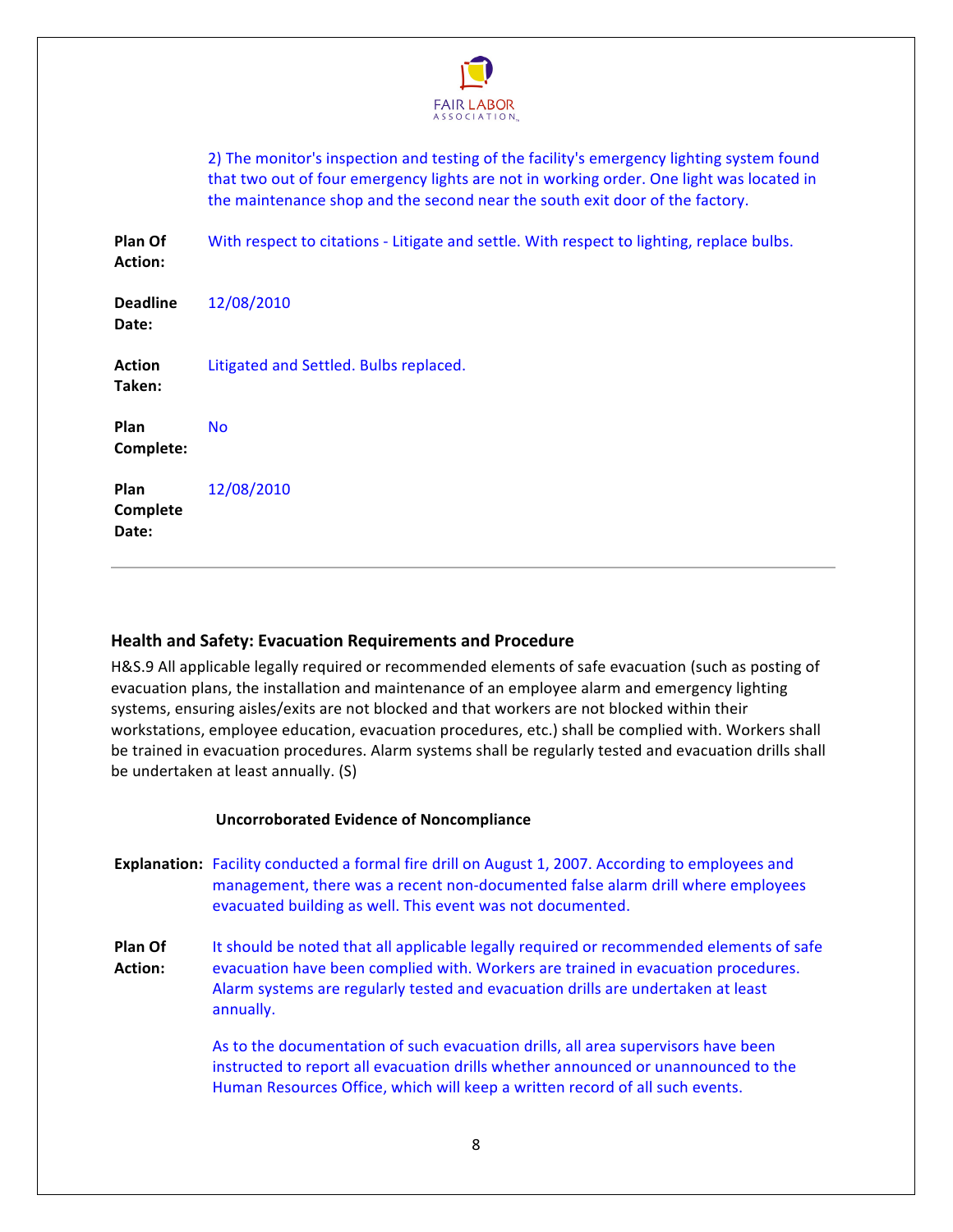

| <b>Deadline</b><br>Date:                  | 12/31/2008                                                                                                                                                                                                                                                                                                                                                                                                                                                                                                                                              |
|-------------------------------------------|---------------------------------------------------------------------------------------------------------------------------------------------------------------------------------------------------------------------------------------------------------------------------------------------------------------------------------------------------------------------------------------------------------------------------------------------------------------------------------------------------------------------------------------------------------|
| <b>Action</b><br>Taken:                   | This CAP was completed. No further action taken                                                                                                                                                                                                                                                                                                                                                                                                                                                                                                         |
| Plan<br>Complete:                         | <b>Yes</b>                                                                                                                                                                                                                                                                                                                                                                                                                                                                                                                                              |
| Plan<br>Complete<br>Date:                 | 12/31/2008                                                                                                                                                                                                                                                                                                                                                                                                                                                                                                                                              |
| <b>Action</b><br>Verified:                | Yes                                                                                                                                                                                                                                                                                                                                                                                                                                                                                                                                                     |
| <b>Action</b><br><b>Verified</b><br>Text: | COMPLETED: Monitor found that the factory has conducted regular fire evacuation drills.<br>The most recent fire evacuation drill was conducted on August 24, 2010. Notes on the<br>evacuation drill performance were taken and items needing improvement were raised<br>(including that supervisors and maintenance workers had taken a longer amount of time<br>to evacuate due to shut down of critical equipment, location of alarms and sounding<br>horns needs to be assessed and the uneven ground needed to be assessed for possible<br>repair). |
|                                           | All items for improvement were noted and communicated to management for review.<br>Worker interviews with a sample of 8 workers confirmed the fire evacuation drill event<br>occurred in August.                                                                                                                                                                                                                                                                                                                                                        |
| <b>Action</b><br><b>Verified</b><br>Date: | 11/03/2010                                                                                                                                                                                                                                                                                                                                                                                                                                                                                                                                              |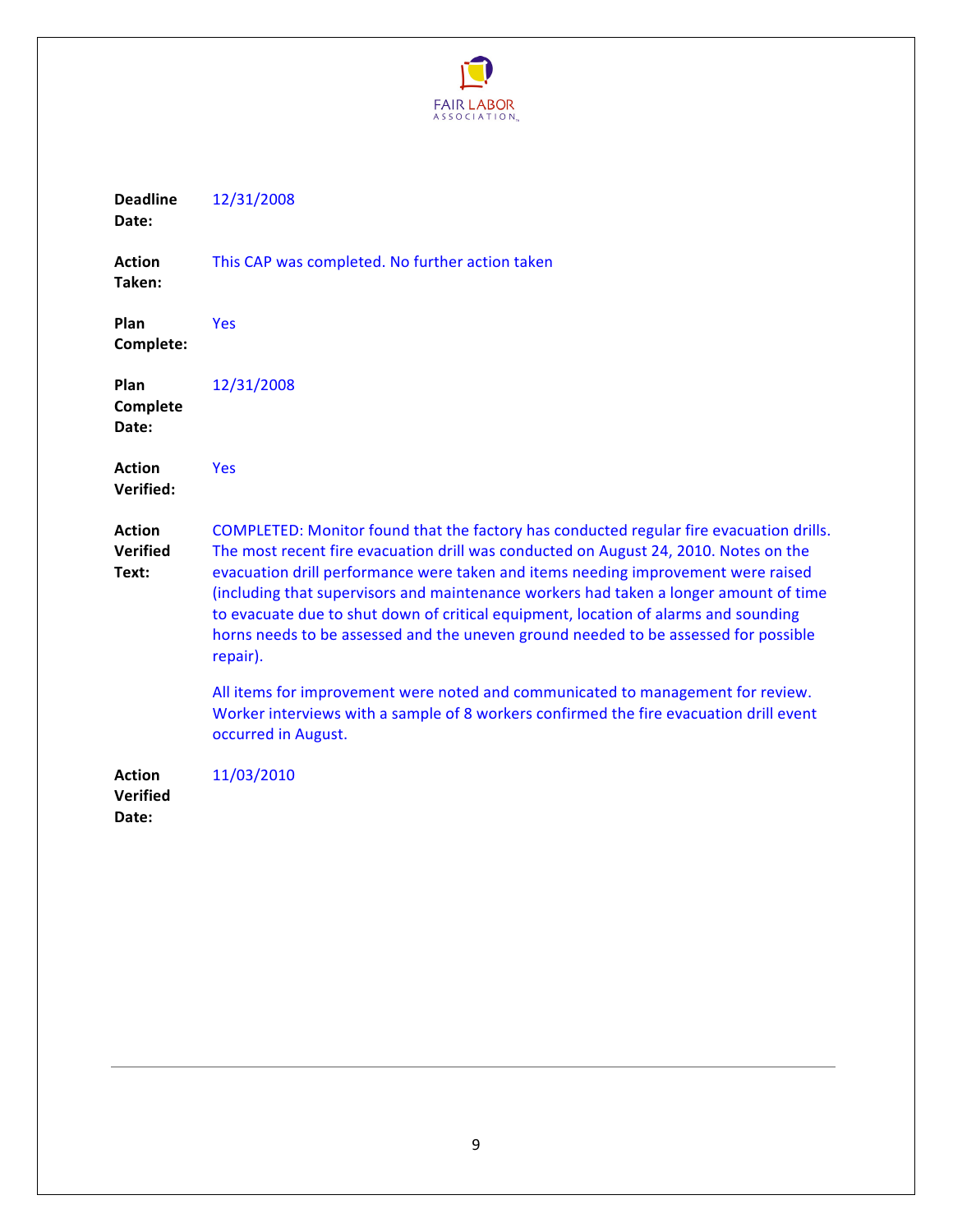

# <span id="page-9-0"></span>**Health!and!Safety: Safety!Equipment!and!First!Aid!Training**

H&S.10 All safety and medical equipment (such as fire fighting equipment, first aid kits, etc.) shall be available in sufficient numbers throughout the factory, maintained and stocked as prescribed and easily accessible to workers. A sufficient number of workers shall be trained in first aid and fire fighting techniques. (S)

#### **Noncompliance**

Explanation: NEW FINDING: Monitor found that Fire Extinguisher training for workers has not been recently conducted (within past 12 months).

Annual training is required by OSHA 29CFR1910.157

**Plan!Of!** Action: Comply. **Deadline!** Date: 06/30/2011 **Action! Taken:!** Scheduling in progress **Plan! Complete:!** No **Plan!** 04/26/2011

**Complete!** Date: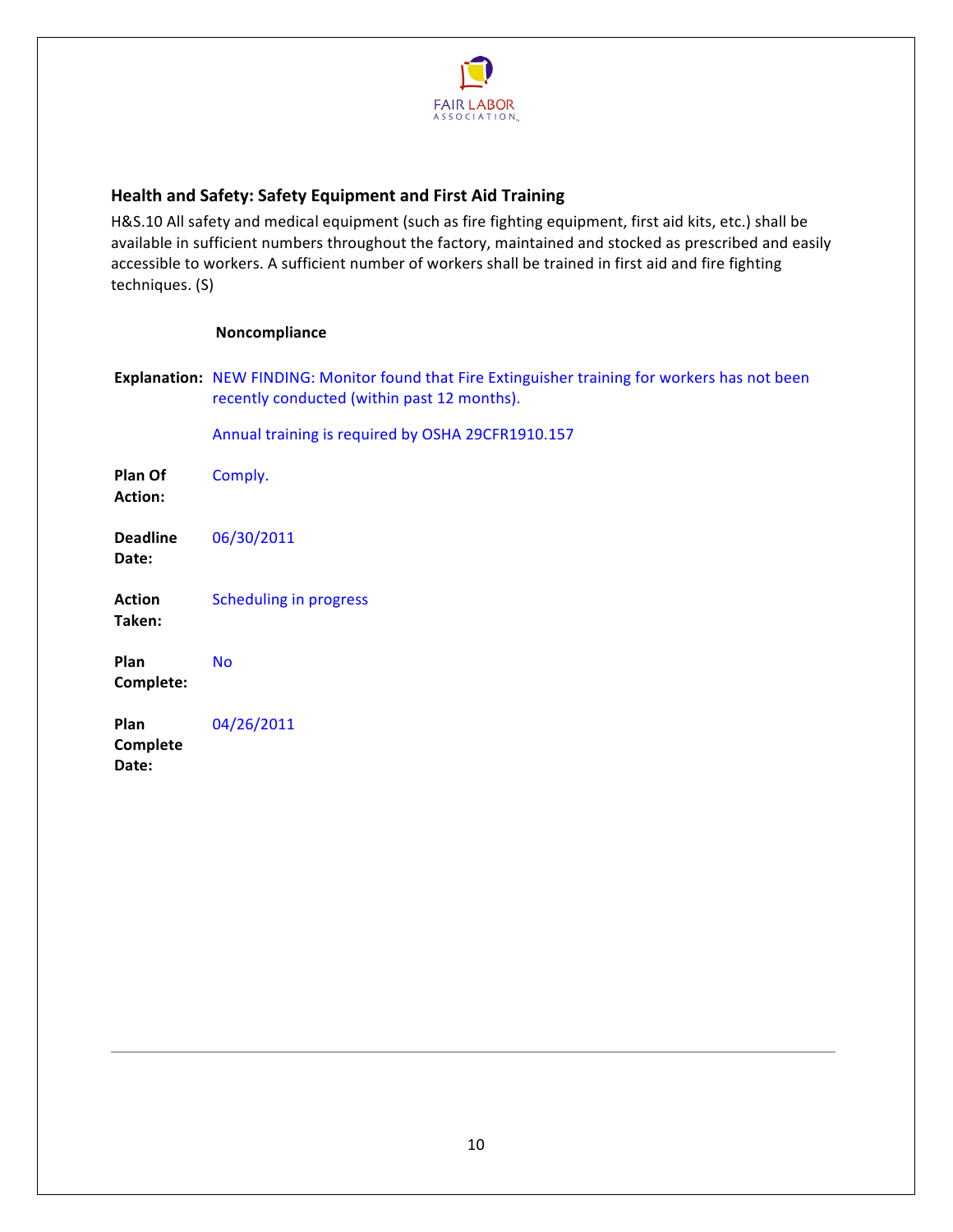

## <span id="page-10-0"></span>**Health!and!Safety: Chemical!Management!and!Training**

H&S.13 All chemicals and hazardous substances shall be properly labeled and stored in accordance with applicable laws. Labels shall be placed in the local language and the language(s) spoken by workers, if different from the local language. Workers shall receive training, appropriate to their job responsibilities, concerning the hazards, risks and the safe use of chemicals and other hazardous substances. (S)

## **Noncompliance**

|                           | <b>Explanation:</b> NEW FINDING: Facility has not conducted Hazardous Communication training recently in<br>accordance with requirements of 29CFR1910.1200. |
|---------------------------|-------------------------------------------------------------------------------------------------------------------------------------------------------------|
|                           | HR Manager informed monitor that training is scheduled for Spring 2011.                                                                                     |
| Plan Of<br><b>Action:</b> | Comply.                                                                                                                                                     |
| <b>Deadline</b><br>Date:  | 06/30/2011                                                                                                                                                  |
| <b>Action</b><br>Taken:   | Scheduling in progress.                                                                                                                                     |
| Plan<br>Complete:         | <b>No</b>                                                                                                                                                   |
| Plan<br>Complete<br>Date: |                                                                                                                                                             |